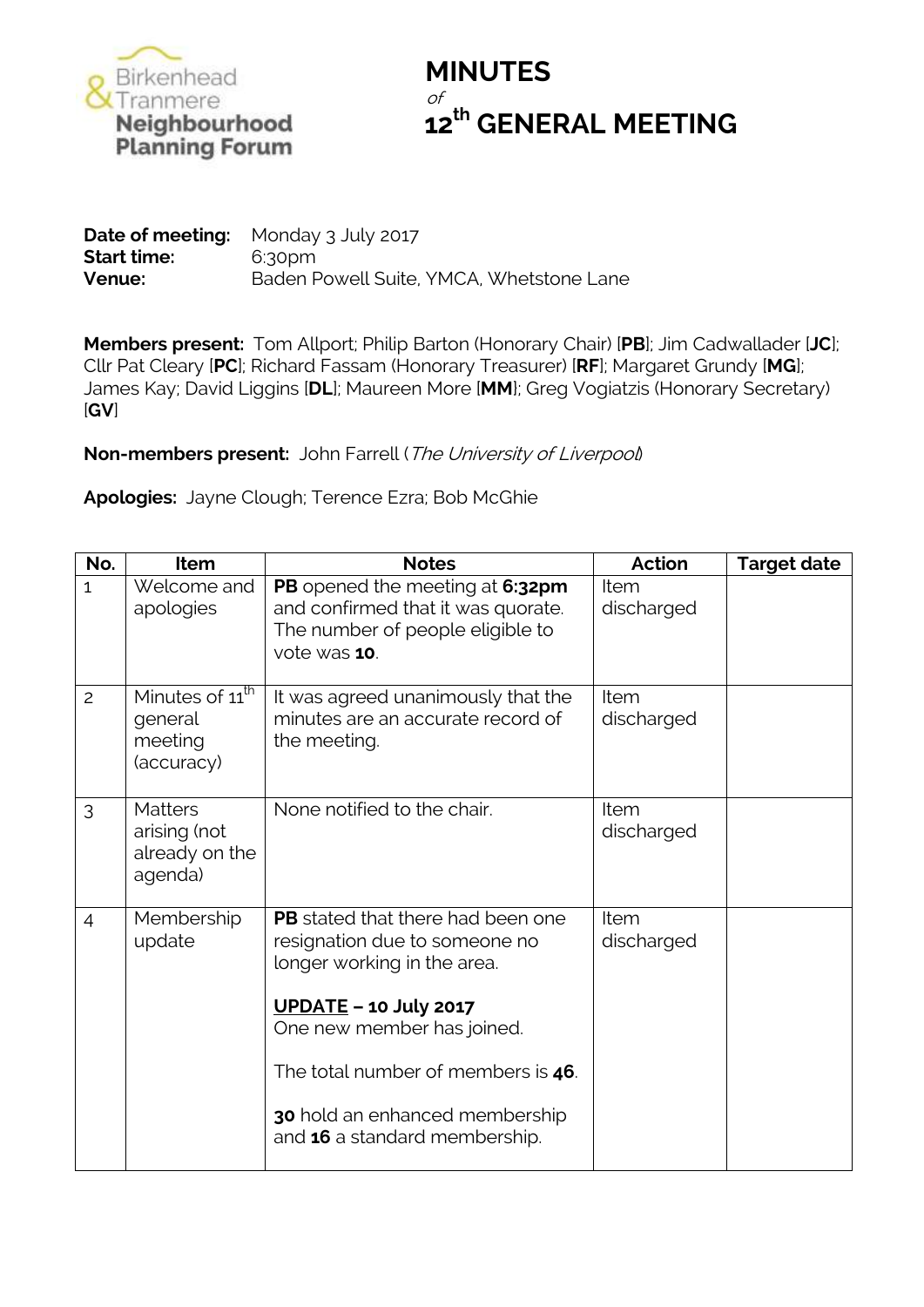| No. | Item                                                          | <b>Notes</b>                                                                                                                                                                                                                                                                                                                                                                                                                                                                                                                                                                                   | <b>Action</b> | <b>Target date</b> |
|-----|---------------------------------------------------------------|------------------------------------------------------------------------------------------------------------------------------------------------------------------------------------------------------------------------------------------------------------------------------------------------------------------------------------------------------------------------------------------------------------------------------------------------------------------------------------------------------------------------------------------------------------------------------------------------|---------------|--------------------|
| 5   | Financial                                                     | <b>RF</b> provided the following summary:                                                                                                                                                                                                                                                                                                                                                                                                                                                                                                                                                      | Item          |                    |
|     | update                                                        | <b>Expenditure since 27 March 2017:</b><br>£3.90 for postage<br>£30.00 for room hire<br>$\bullet$<br>£1050.00 for community<br>$\bullet$<br>consultation responses analysis<br>£25.00 for Tranmere Show pitch<br>$\bullet$                                                                                                                                                                                                                                                                                                                                                                     | discharged    |                    |
|     |                                                               | <u>Income</u> :<br>£1250.00 NPG-03279<br>£300.00 personal donation                                                                                                                                                                                                                                                                                                                                                                                                                                                                                                                             |               |                    |
|     |                                                               | Balance as of 28 June 2017:                                                                                                                                                                                                                                                                                                                                                                                                                                                                                                                                                                    |               |                    |
|     |                                                               | £1687.78                                                                                                                                                                                                                                                                                                                                                                                                                                                                                                                                                                                       |               |                    |
|     |                                                               | <b>PB</b> stated that he had donated<br>£300.00 to the Forum, which was<br>compensation received from the<br>Council. PC moved that the Forum's<br>thanks should be recorded, which<br>was unanimously agreed.                                                                                                                                                                                                                                                                                                                                                                                 |               |                    |
|     |                                                               | Donations to the Forum may be<br>made by electronic bank transfer to:                                                                                                                                                                                                                                                                                                                                                                                                                                                                                                                          |               |                    |
|     |                                                               | <b>Name of Bank:</b><br><i>Yorkshire Bank</i><br>Account number: 44233053<br><b>Sort Code:</b><br>$05 - 02 - 45$                                                                                                                                                                                                                                                                                                                                                                                                                                                                               |               |                    |
| 6   | History &<br>Heritage<br>Workgroup<br>update<br>(workgroup 1) | 6.1 Heritage and Character<br>Assessment<br><b>PB</b> announced the publication of<br>this report, which had been delayed<br>following a change of personnel at<br>AECOM. A hard copy has been<br>printed and was passed around for<br>members to look at. PC thanked PB.<br>commenting that it was difficult to<br>read the document online. PB<br>confirmed that other copies will<br>need to be printed for future formal<br>consultation rounds but that funds<br>are not currently available for this.<br>An electronic copy of the report is<br>available at <b>batnpf.org/documents</b> |               |                    |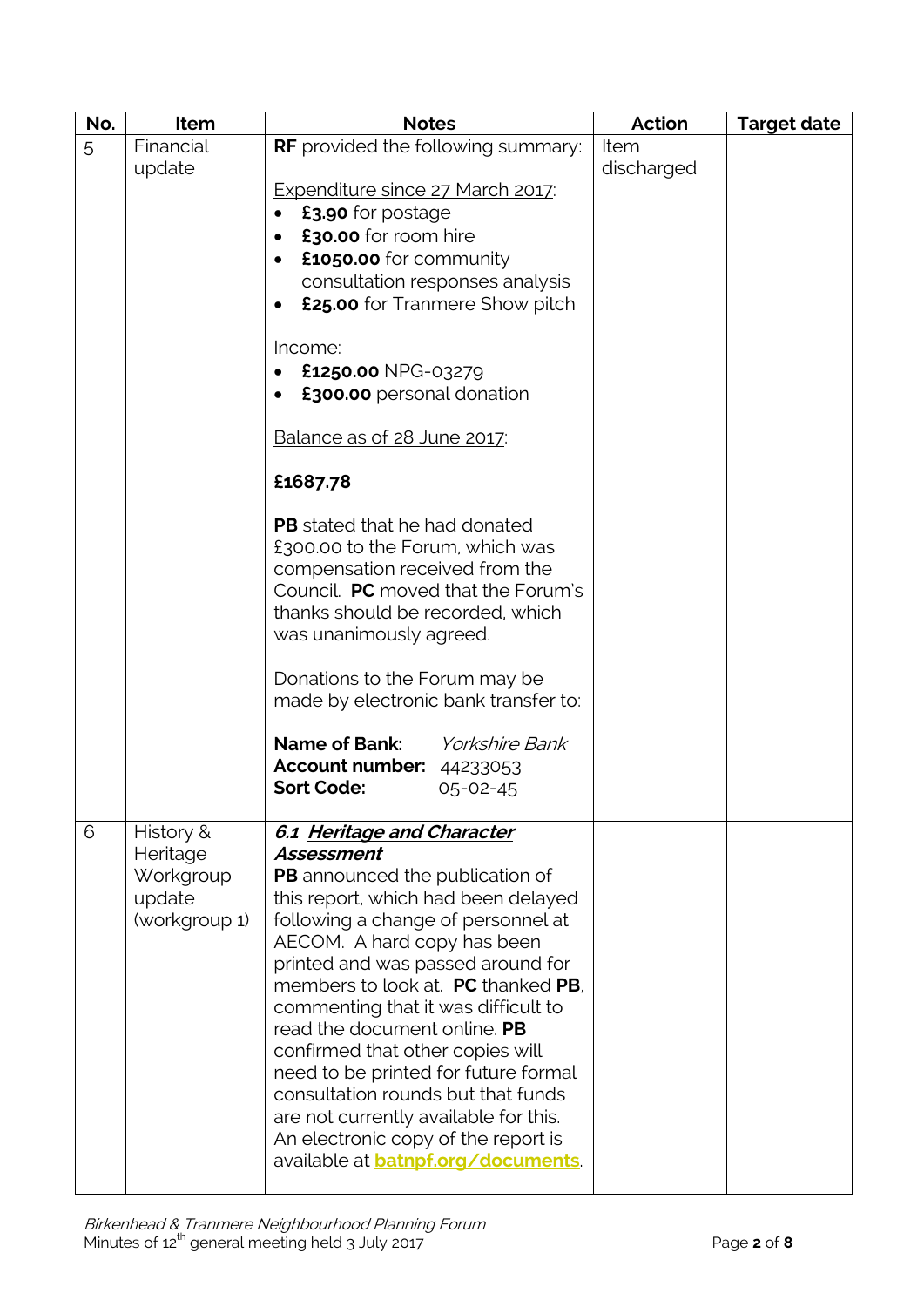| No.            | Item                                                            | <b>Notes</b>                                                                                                                                                                                                                                                                                                                                                                                                                                                                                                                                                           | <b>Action</b> | <b>Target date</b> |
|----------------|-----------------------------------------------------------------|------------------------------------------------------------------------------------------------------------------------------------------------------------------------------------------------------------------------------------------------------------------------------------------------------------------------------------------------------------------------------------------------------------------------------------------------------------------------------------------------------------------------------------------------------------------------|---------------|--------------------|
| 6              | History &                                                       | 6.2 Tranmere Tunnels Volunteers                                                                                                                                                                                                                                                                                                                                                                                                                                                                                                                                        | JC, DL        | Ongoing            |
|                | Heritage<br>Workgroup<br>update<br>(workgroup 1)<br>[continued] | <b>Limited</b> (TTVL)<br><b>JC</b> and <b>DL</b> updated members. It<br>appears that the Council bought the<br>tunnels from an antecedent of the<br>Department for Communities and<br>Local Government (DCLG) on 25<br>March 1980 for £3,500.00 but that<br>the paperwork was never fully<br>completed. So, the Council is now<br>applying for substantive registration<br>of the tunnels. Title for the tunnels<br>is evidently held by DCLG. Once<br>ownership is resolved, TTVL aims to<br>negotiate a lease with the Council to<br>access and develop the tunnels. |               |                    |
| $\overline{7}$ | Planning<br>Applications<br>Workgroup<br>update                 | <b>PB</b> informed members that<br>workgroup 2 had submitted 2 new<br>consultation responses:                                                                                                                                                                                                                                                                                                                                                                                                                                                                          |               |                    |
|                | (workgroup 2)                                                   | 7.1 LBC/17/00345<br>Refurbish existing flats including<br>slight alterations to some internal<br>layouts. Repair/replace existing<br>timber sash windows and external<br>doors. Replace upvc windows with<br>timber sliding sash. Replace upvc<br>rainwater goods (retrospective).<br>53-55 The Woodlands                                                                                                                                                                                                                                                              | <b>PC</b>     |                    |
|                |                                                                 | The Forum <b>SUPPORTED</b> the<br>proposal.                                                                                                                                                                                                                                                                                                                                                                                                                                                                                                                            |               |                    |
|                |                                                                 | Listed Building Consent was<br><b>GRANTED.</b>                                                                                                                                                                                                                                                                                                                                                                                                                                                                                                                         |               |                    |
|                |                                                                 | MG and MM expressed concern<br>about the current use of the building<br>and whether this conforms with its<br>planning status.                                                                                                                                                                                                                                                                                                                                                                                                                                         |               |                    |
|                |                                                                 | <b>PB</b> stated that unless there had<br>been a material change of use, it is<br>unlikely that planning permission or<br>listed building consent would be<br>needed for any further internal<br>works because the building is only                                                                                                                                                                                                                                                                                                                                    |               |                    |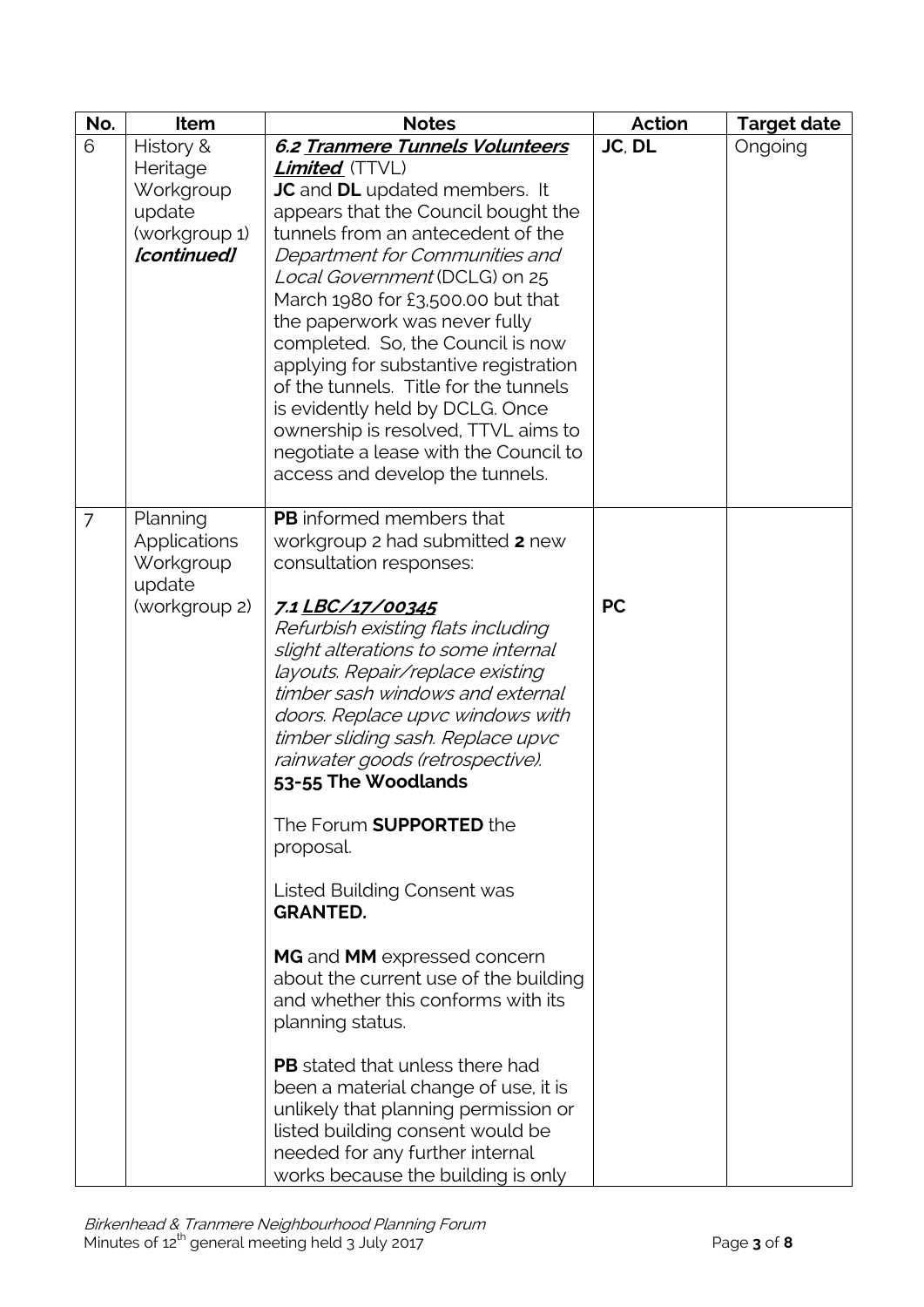| No. | Item                                                             | <b>Notes</b>                                                                                                                                                                                                                                           | <b>Action</b>      | <b>Target date</b> |
|-----|------------------------------------------------------------------|--------------------------------------------------------------------------------------------------------------------------------------------------------------------------------------------------------------------------------------------------------|--------------------|--------------------|
| 7   | Planning<br>Applications<br>Workgroup<br>update<br>(workgroup 2) | Grade 2 listed. Any remaining<br>concerns would best be dealt with<br>by PC, as one of our elected<br>representatives.                                                                                                                                 |                    |                    |
|     | [continued]                                                      | 7.2 APP/17/00422<br>Proposed installation of external<br>wall insulation to sides and rear of<br>property.<br>18 Elm Road, Tranmere. CH42 OLX                                                                                                          | Item<br>discharged |                    |
|     |                                                                  | The Forum <b>OBJECTED</b> to the<br>proposal.                                                                                                                                                                                                          |                    |                    |
|     |                                                                  | Planning permission was GRANTED.                                                                                                                                                                                                                       |                    |                    |
|     |                                                                  | Other applications decided since the<br>last meeting were:                                                                                                                                                                                             |                    |                    |
|     |                                                                  | 7.3 APP/17/00126<br>Conversion of dwelling into four<br>self-contained flats and construction<br>of rear dormer window.<br>50a The Woodlands, Tranmere.<br><b>CH41 2SJ</b>                                                                             | Item<br>discharged |                    |
|     |                                                                  | The Forum OBJECTED to the<br>proposal.                                                                                                                                                                                                                 |                    |                    |
|     |                                                                  | Planning permission was <b>REFUSED</b> .                                                                                                                                                                                                               |                    |                    |
|     |                                                                  | 7.4 APP/16/01476<br>Conversion of a former Presbyterian<br>church and attached church hall (D1)<br>into 11 no. residential apartments<br>(C3) and gymnasium.<br><b>Hillside Christian Fellowship</b><br>Church, 61 Willmer Road,<br>Tranmere. CH42 OJB | <b>PB</b>          | Ongoing            |
|     |                                                                  | The Forum <b>OBJECTED</b> to the<br>proposal.                                                                                                                                                                                                          |                    |                    |
|     |                                                                  | A decision was due by <b>9 March</b><br>2017                                                                                                                                                                                                           |                    |                    |
|     |                                                                  | No decision has yet been made                                                                                                                                                                                                                          |                    |                    |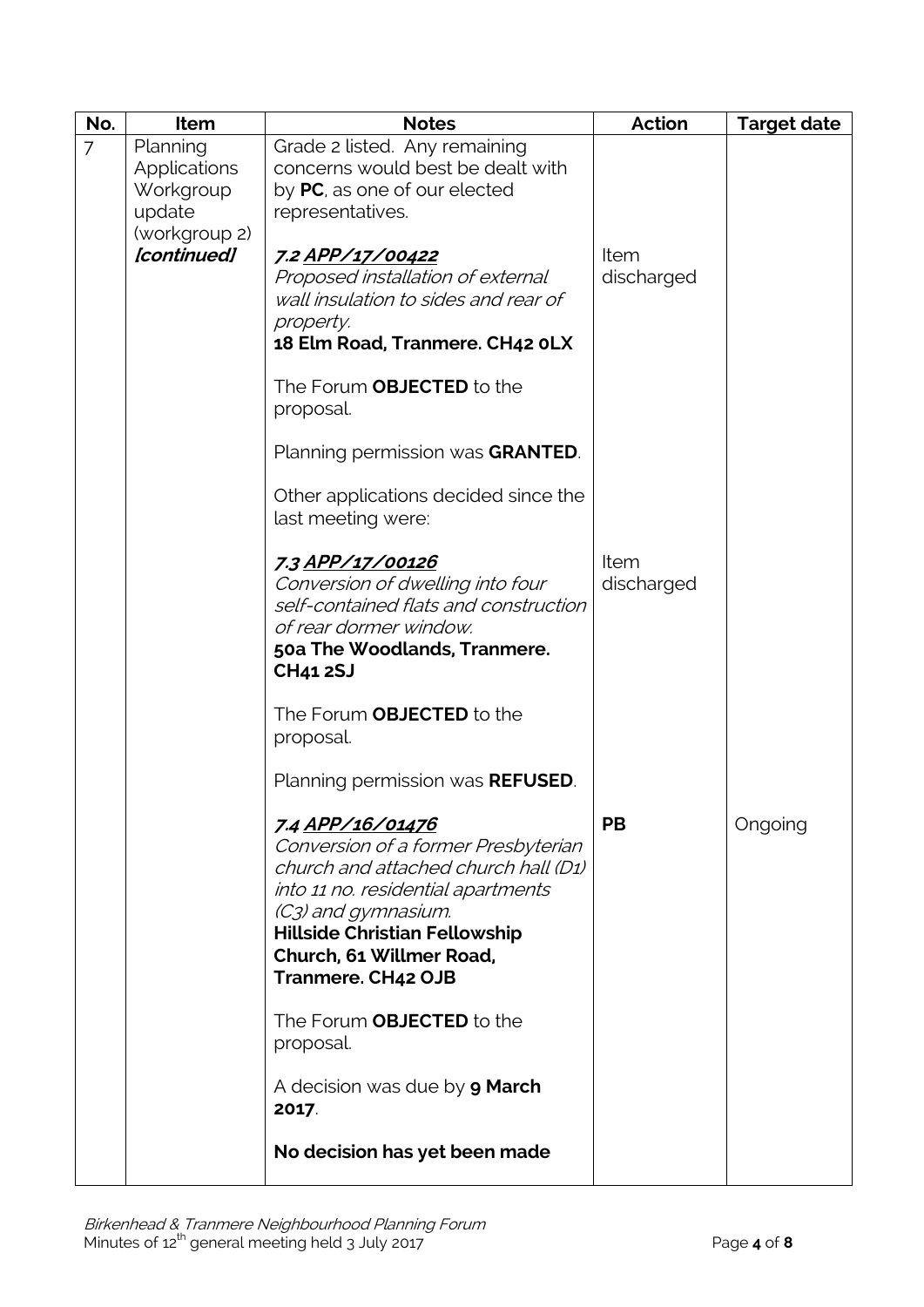| No. | Item                    | <b>Notes</b>                                                                                                                                                                                                                                                                                                                                | <b>Action</b>                                   | <b>Target date</b> |
|-----|-------------------------|---------------------------------------------------------------------------------------------------------------------------------------------------------------------------------------------------------------------------------------------------------------------------------------------------------------------------------------------|-------------------------------------------------|--------------------|
| 8   | Community               | GV gave an update of the activity of                                                                                                                                                                                                                                                                                                        |                                                 |                    |
|     | <b>Issues</b>           | workgroup 3:                                                                                                                                                                                                                                                                                                                                |                                                 |                    |
|     | Workgroup               |                                                                                                                                                                                                                                                                                                                                             |                                                 |                    |
|     | update<br>(workgroup 3) | 8.1 Community-led Housing Early<br><b>Stages Support Fund</b><br><b>GV</b> informed members that a<br>Community Benefit Society with an<br>associated Community Land Trust<br>continues to be the preferred<br>structure to deliver community-led<br>housing but no final decision has<br>been made yet.                                    | <b>GV</b> ; Steering<br>Group<br><b>Members</b> | Ongoing            |
|     |                         | Following the meeting with Cllr<br>George Davies in April, no interest in<br>the project has been expressed by<br>the Council.                                                                                                                                                                                                              |                                                 |                    |
|     |                         | <b>GV</b> informed members that an<br>opportunity has arisen to obtain the<br>Victoria Lodge Hotel in Victoria<br>Road and that he has met with the<br>owners, who currently appear to<br>favour its demolition.                                                                                                                            |                                                 |                    |
|     |                         | <b>GV</b> successfully applied for a<br>variation to the grant in order to<br>have a condition survey prepared.<br>This survey has been completed<br>and it would appear that renovation<br>of the building is a feasible prospect.                                                                                                         |                                                 |                    |
|     |                         | The steering group will discuss how<br>this might be funded.                                                                                                                                                                                                                                                                                |                                                 |                    |
|     |                         | <b>8.2 Retake The Lauries</b><br>The Council's response to our stage<br>1 complaint was considered to be<br>wholly inadequate. The<br>management committee agreed to<br>progress the matter to stage 2 of the<br>Council's complaints procedure. A<br>letter to this effect was sent to<br>Council officer, Ray Squire, on 26<br>April 2017 | <b>PB</b>                                       | Ongoing            |
|     |                         | No response has been received to<br>this letter. Members agreed                                                                                                                                                                                                                                                                             |                                                 |                    |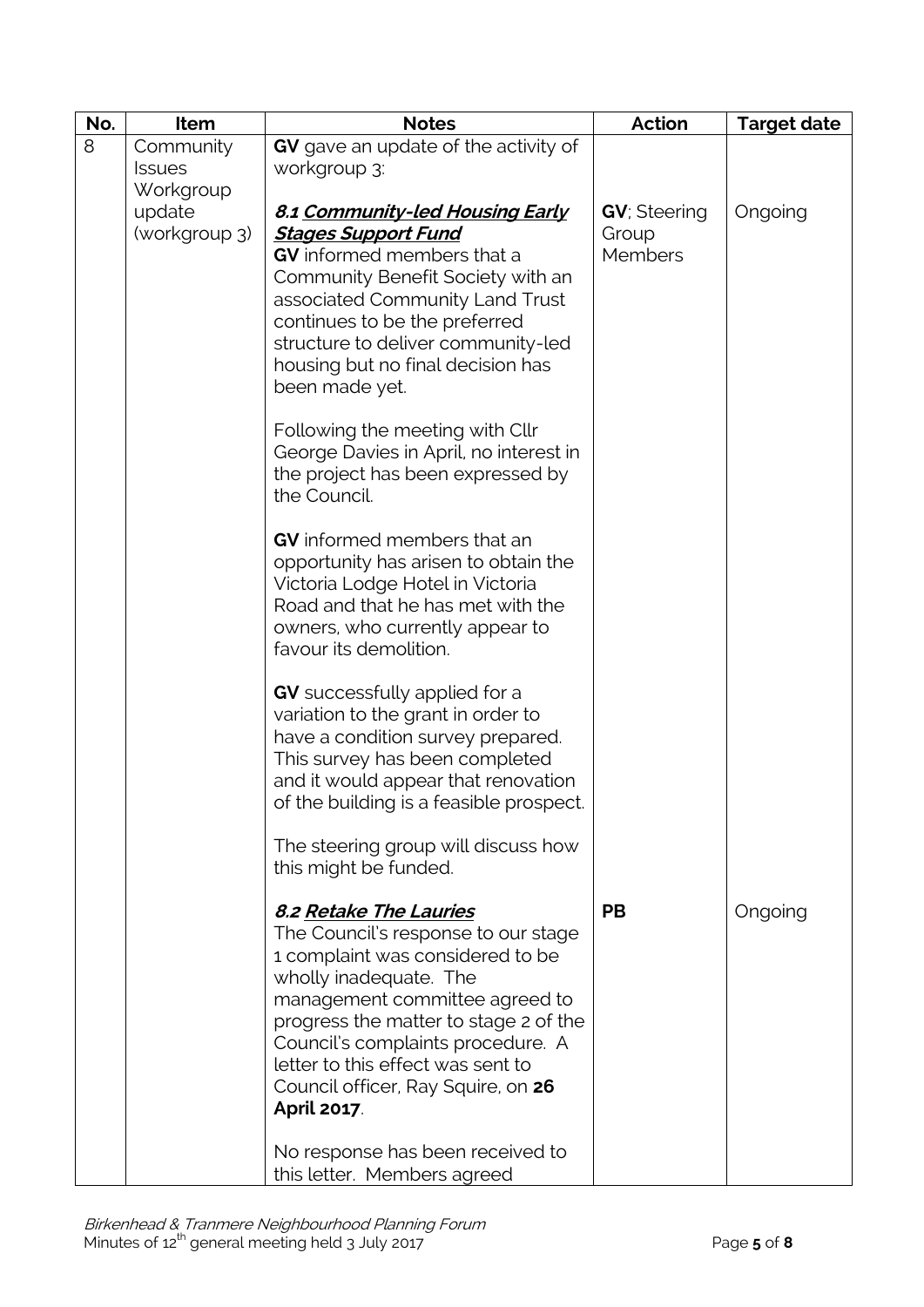| No. | Item                       | <b>Notes</b>                                                           | <b>Action</b> | <b>Target date</b> |
|-----|----------------------------|------------------------------------------------------------------------|---------------|--------------------|
| 8   | Community                  | unanimously that PB should write to                                    |               |                    |
|     | <b>Issues</b><br>Workgroup | the Local Government Ombudsman                                         |               |                    |
|     | update                     | again in an attempt to force the<br>Council to deal with the stage 2   |               |                    |
|     | (workgroup 3)              | complaint as quickly as possible.                                      |               |                    |
|     | [continued]                |                                                                        |               |                    |
|     |                            |                                                                        |               |                    |
| 9   | Hamilton                   | <b>PB</b> informed members that, as part                               | PB, JC, RF    | Ongoing            |
|     | Square<br>Conservation     | of its proposed £1B investment<br>strategy for Wirral, the Council has |               |                    |
|     | Area                       | published a concept drawing for a                                      |               |                    |
|     |                            | 7-storey hotel to be sited at the                                      |               |                    |
|     |                            | junction of Argyle Street with                                         |               |                    |
|     |                            | Cleveland Street (the site of the                                      |               |                    |
|     |                            | current Treasury Building).                                            |               |                    |
|     |                            | Although this is not a formal                                          |               |                    |
|     |                            | proposal, it gives a strong steer to                                   |               |                    |
|     |                            | potential developers about what the                                    |               |                    |
|     |                            | Council would be minded to                                             |               |                    |
|     |                            | approve in this location.                                              |               |                    |
|     |                            | <b>PB</b> sought public comments using                                 |               |                    |
|     |                            | Facebook at                                                            |               |                    |
|     |                            | https://www.facebook.com/grou                                          |               |                    |
|     |                            | ps/wirral/permalink/10155167948                                        |               |                    |
|     |                            | 102012/ The vast majority of<br>contributors opposed the idea.         |               |                    |
|     |                            |                                                                        |               |                    |
|     |                            | Conservation Areas Wirral is                                           |               |                    |
|     |                            | attempting to convene a seminar to                                     |               |                    |
|     |                            | discuss the future of Hamilton<br>Square. Council officers appear to   |               |                    |
|     |                            | be increasingly supportive of this.                                    |               |                    |
|     |                            |                                                                        |               |                    |
|     |                            | No further work appears to have                                        |               |                    |
|     |                            | been done by the Council on the                                        |               |                    |
|     |                            | Heritage Action Zone funding<br>proposal but this remains a very       |               |                    |
|     |                            | important part of improving the                                        |               |                    |
|     |                            | condition and increasing sustainable                                   |               |                    |
|     |                            | use of the conservation area                                           |               |                    |
|     |                            | There are increasingly positive signs                                  |               |                    |
|     |                            | that Council policy is becoming                                        |               |                    |
|     |                            | better focused in these respects.                                      |               |                    |
|     |                            |                                                                        |               |                    |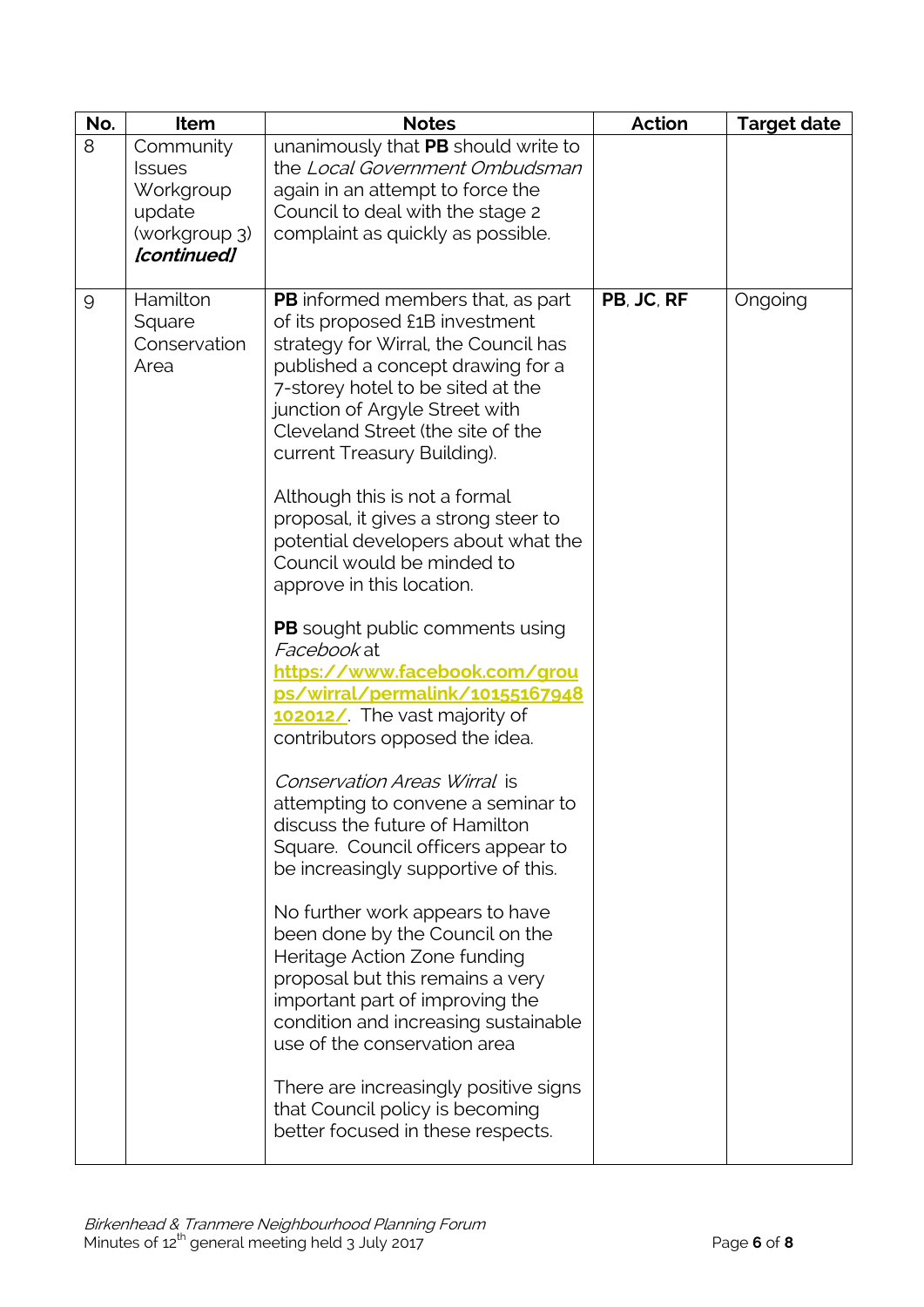| No. | Item                                | <b>Notes</b>                                                                                                                                                                                                                                                                                                                                                                                                                                                                                                                                                                                             | <b>Action</b>                  | <b>Target date</b> |
|-----|-------------------------------------|----------------------------------------------------------------------------------------------------------------------------------------------------------------------------------------------------------------------------------------------------------------------------------------------------------------------------------------------------------------------------------------------------------------------------------------------------------------------------------------------------------------------------------------------------------------------------------------------------------|--------------------------------|--------------------|
| 10  | Community<br>consultation<br>update | Our consultant, Carol Latham, has<br>completed her report. A copy has<br>been printed and was passed<br>around for members to look at. An<br>electronic copy is available at:<br>batnpf.org/documents                                                                                                                                                                                                                                                                                                                                                                                                    |                                |                    |
|     |                                     | <b>PB</b> informed members that the<br>management committee will use<br>this report to decide how our topic-<br>based consultations should be<br>structured. However, we don't want<br>to overload people with consultation<br>and it may be best to wait until the<br>current schedule of events around<br>community-led housing have been<br>completed before starting to<br>consult on another topic. This may<br>mean returning some of the money<br>awarded under NPG-03279 and<br>reapplying for it in October 2017.<br>Our next topic-based events will<br>probably be about <b>open spaces</b> . | PB:<br>Management<br>Committee |                    |
| 11  | Any other<br>business               | <b>PC</b> informed members that.<br>following the Grenfell Tower<br>tragedy in London, the Council has<br>surveyed buildings across the<br>borough that might be affected.<br>8 or 9 of the buildings that need to<br>be checked are owned by Magenta<br>Housing. These have now been<br>checked and have been found to<br>meet all relevant building<br>regulations.<br>Another 8 or 9 are privately owned<br>and their fire safety status is<br>unknown.<br>NHS Trust buildings are also being<br>checked. The cladding to St<br>Catherine's Medical Centre has<br>been assessed and is safe.          |                                |                    |